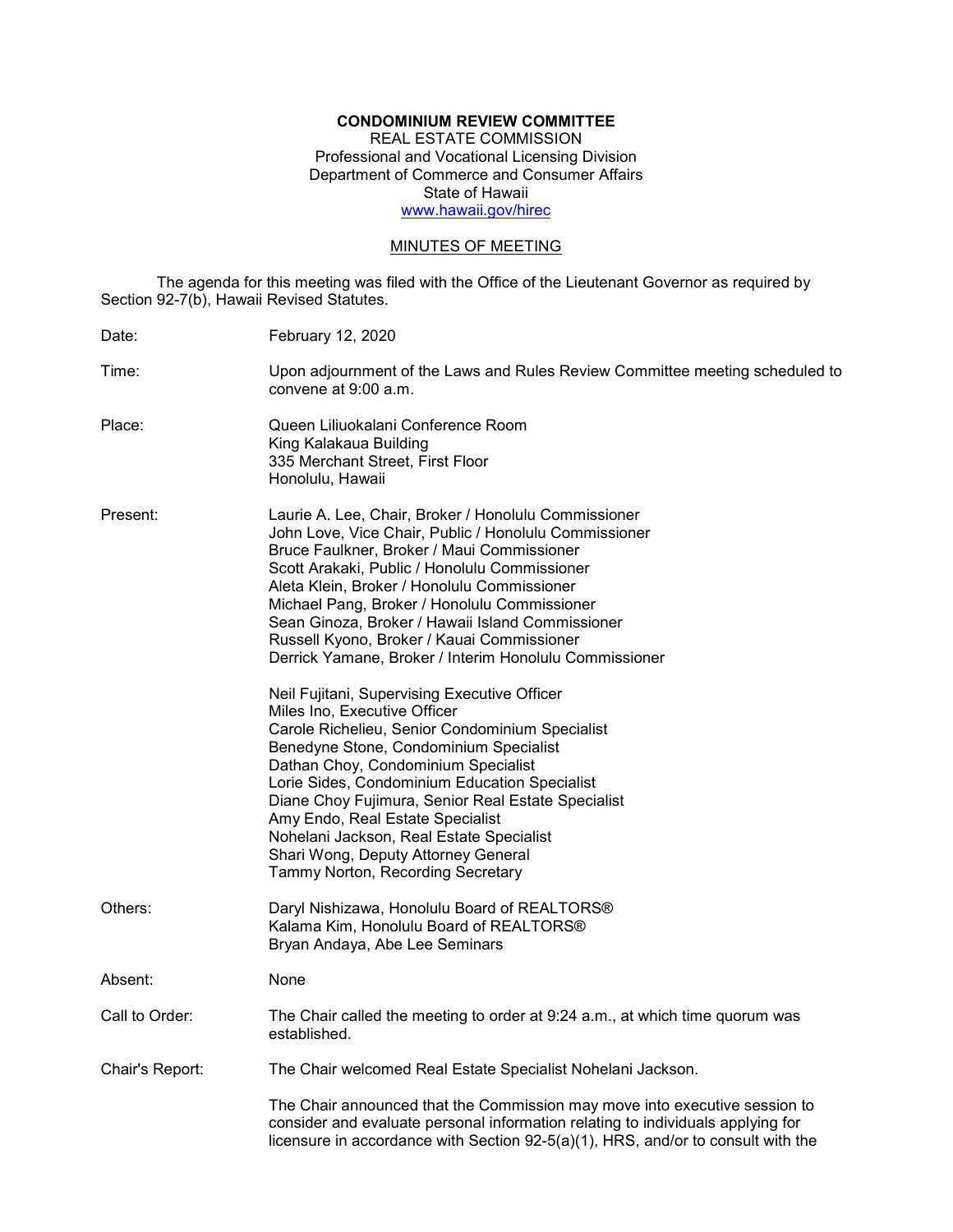|                                              |                                                                                                     | $5(a)(4)$ , HRS.                                                                                                                                                                                                                                                                                                                                                                                                                                  | Commission's attorney on questions and issues pertaining to the Commission's<br>powers, duties, privileges, immunities, and liabilities in accordance with Section 92- |                    |            |                                |                   |  |
|----------------------------------------------|-----------------------------------------------------------------------------------------------------|---------------------------------------------------------------------------------------------------------------------------------------------------------------------------------------------------------------------------------------------------------------------------------------------------------------------------------------------------------------------------------------------------------------------------------------------------|------------------------------------------------------------------------------------------------------------------------------------------------------------------------|--------------------|------------|--------------------------------|-------------------|--|
| Condominium<br>Specialist's<br>Report:       |                                                                                                     | <b>Additional Distribution</b>                                                                                                                                                                                                                                                                                                                                                                                                                    |                                                                                                                                                                        |                    |            |                                |                   |  |
|                                              | The following materials were distributed prior to the start of the meeting:                         |                                                                                                                                                                                                                                                                                                                                                                                                                                                   |                                                                                                                                                                        |                    |            |                                |                   |  |
|                                              |                                                                                                     | 4.<br>b.                                                                                                                                                                                                                                                                                                                                                                                                                                          | <b>Condominium Governance and Management</b><br>Condominium Seminars and Symposium - CAI Hawaii's "Do's and<br>Don'ts in Design Review" - February 6, 2020             |                    |            |                                |                   |  |
|                                              |                                                                                                     | <b>Minutes</b>                                                                                                                                                                                                                                                                                                                                                                                                                                    |                                                                                                                                                                        |                    |            |                                |                   |  |
|                                              |                                                                                                     | Upon a motion by Commissioner Faulkner, seconded by Commissioner Yamane, it<br>was voted on and unanimously carried to accept the minutes of the January 8, 2020<br>Condominium Review Committee meeting as circulated.                                                                                                                                                                                                                           |                                                                                                                                                                        |                    |            |                                |                   |  |
| Condominium<br>Governance and<br>Management: |                                                                                                     | <b>AOUO Registrations</b>                                                                                                                                                                                                                                                                                                                                                                                                                         |                                                                                                                                                                        |                    |            |                                |                   |  |
|                                              | Specialist Stone reported that as of January 30, 2020, 1,493 AOUOs have<br>successfully registered. |                                                                                                                                                                                                                                                                                                                                                                                                                                                   |                                                                                                                                                                        |                    |            |                                |                   |  |
|                                              |                                                                                                     | Condominium Seminars and Symposium - CAI Hawaii's "Do's and Don'ts in<br>Design Review" - February 6, 2020                                                                                                                                                                                                                                                                                                                                        |                                                                                                                                                                        |                    |            |                                |                   |  |
|                                              |                                                                                                     | Staffs' evaluations of the seminar were distributed for informational purposes. The<br>Do's and Don'ts in Design Review was a new topic presented by CAI Hawaii. The<br>seminar was well received and well attended.                                                                                                                                                                                                                              |                                                                                                                                                                        |                    |            |                                |                   |  |
|                                              |                                                                                                     | <b>Case Law Review Program</b>                                                                                                                                                                                                                                                                                                                                                                                                                    |                                                                                                                                                                        |                    |            |                                |                   |  |
|                                              |                                                                                                     | The following article was distributed for informational purposes: Davis v. Echo<br>Valley Condominium Association et al., Sixth Circuit, December 19, 2019.                                                                                                                                                                                                                                                                                       |                                                                                                                                                                        |                    |            |                                |                   |  |
| <b>Condominium Related Articles</b>          |                                                                                                     |                                                                                                                                                                                                                                                                                                                                                                                                                                                   |                                                                                                                                                                        |                    |            |                                |                   |  |
|                                              |                                                                                                     | The following articles were distributed for informational purposes: "Thinking of<br>Buying a Condo?", Star-Advertiser, January 26, 2020; "Who is Responsible for What<br>in Your Condominium Community", Building Management Hawaii, January 2020;<br>and "HUD Issues Guidance on Reasonable Accommodations Under the Fair<br>Housing Act Relating to Assistance Animals", U.S. Department of Housing and<br>Urban Development, January 28, 2020. |                                                                                                                                                                        |                    |            |                                |                   |  |
| Condominium                                  |                                                                                                     | <b>Condominium Project Registration - Public Reports Issued</b>                                                                                                                                                                                                                                                                                                                                                                                   |                                                                                                                                                                        |                    |            |                                |                   |  |
| Project<br>Registration:                     |                                                                                                     | A list of those condominium projects issued effective dates during the month of<br>January 2020, was distributed for informational purposes.                                                                                                                                                                                                                                                                                                      |                                                                                                                                                                        |                    |            |                                |                   |  |
| PROJ #<br>8359                               | <b>PROJECT NAME</b><br>1276 AND 1278 KAHILI STREET                                                  |                                                                                                                                                                                                                                                                                                                                                                                                                                                   | <b>PROJECT ADDRESS</b><br>1276 AND 1278 KAHILI ST                                                                                                                      | TMK #<br>142061090 | TOTAL<br>2 | <b>REPORT</b><br><b>B REPT</b> | DATE<br>1/24/2020 |  |
| 8134                                         | 2281 NALO ROAD CONDOMINIUM                                                                          |                                                                                                                                                                                                                                                                                                                                                                                                                                                   | KAILUA HI 96734<br>2281 NALO RD                                                                                                                                        | 428019056          | 2          | <b>B AMEND</b>                 | 1/8/2020          |  |

KOLOA HI 96756 8471 2357C & 2357D PALOLO AVENUE 2357C & 2357D PALOLO AVE 134005008 2 B REPT 1/16/2020 HONOLULU HI 96816 8453 4055 AND 4057 KOKO DRIVE 4055 & 4057 KOKO DR 133014052 2 B REPT 1/10/2020 HONOLULU HI 96816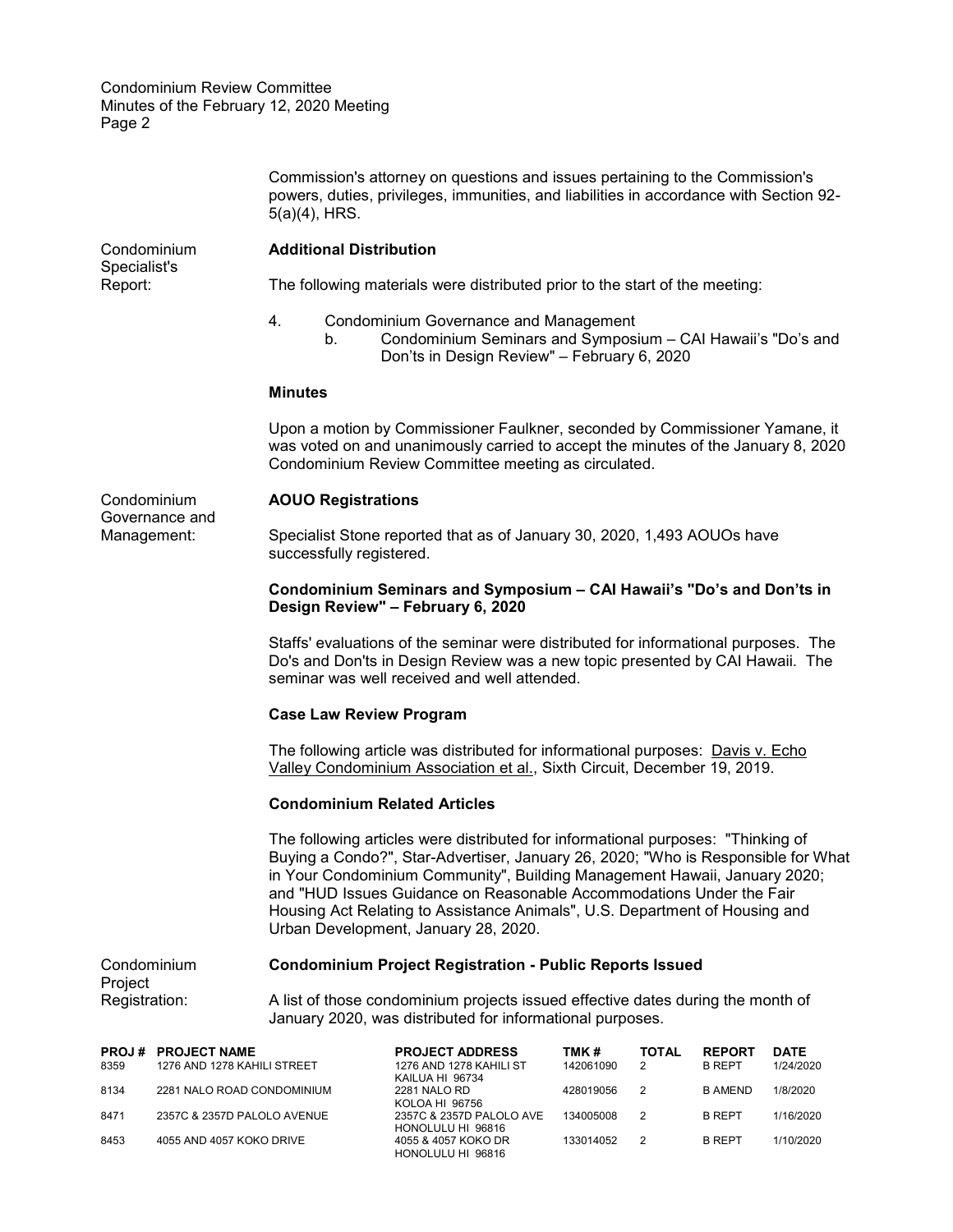| 8408 | 4978 HAUAALA ROAD                  | 4976 & 4976A HAUAALA RD<br>KAPAA HI 96746                   | 446015078 | 2              | <b>B REPT</b>    | 1/8/2020  |
|------|------------------------------------|-------------------------------------------------------------|-----------|----------------|------------------|-----------|
| 2324 | 6470 KAUAIHAU ROAD CONDOMINIUM     | 6470 KAWAIHAU RD<br>KAPAA HI 96746                          | 446006010 | 2              | <b>SUPPL</b>     | 1/10/2020 |
| 3172 | 732 11TH AVENUE                    | 732 & 734 11TH AVE                                          | 132025019 | $\overline{2}$ | <b>SUPPL</b>     | 1/23/2020 |
| 8454 | 928 AND 928A 17TH AVENUE           | HONOLULU HI 96816<br>928 & 928A 17TH AVE                    | 132048061 | $\overline{2}$ | <b>B REPT</b>    | 1/22/2020 |
| 5890 | 99-134 WAIAKEA                     | HONOLULU HI 96816<br>99-134 WAIAKEA                         | 199009018 | 2              | <b>SUPPL</b>     | 1/24/2020 |
| 8421 | ALII TOWN HOMES                    | AIEA HI 96701<br>75-146 LUNAPULE RD<br>KAILUA KONA HI 96740 | 375018050 | 2              | <b>B REPT</b>    | 1/3/2020  |
| 8457 | KAAU STREET HALE                   | 3407 KAAU ST<br>HONOLULU HI 96816                           | 133004112 | $\overline{2}$ | <b>B REPT</b>    | 1/7/2020  |
| 8356 | KAHALEKAI HALE                     | 202 WAIHEE VALLEY RD<br>WAILUKU HI 96793                    | 223005023 | 2              | <b>B REPT</b>    | 1/16/2020 |
| 8447 | KAPUAI LOT 5 CONDOMINIUM           | 286 BURNS RD<br><b>HAIKU HI 96708</b>                       | 228001102 | 2              | <b>B REPT</b>    | 1/15/2020 |
| 8446 | KAPUAI LOT 6 CONDOMINIUM           | 364 BURNS RD                                                | 228001044 | 2              | <b>B REPT</b>    | 1/28/2020 |
| 7461 | KAUAI KAILANI                      | <b>HAIKU HI 96708</b><br>4-856 KUHIO HWY                    | 443009050 | 59             | <b>B AMEND</b>   | 1/13/2020 |
| 8466 | KAUHIKOA FARMS LOT 3-G CONDOMINIUM | <b>KAPAA HI 96746</b><br>668 KAUAHEAHE PL                   | 227008224 | 2              | <b>B REPT</b>    | 1/29/2020 |
| 8461 | KAUHIKOA FARMS LOT 3-K CONDOMINIUM | <b>HAIKU HI 96708</b><br>692 KAUAHEAHE PL                   | 227008228 | 2              | <b>B REPT</b>    | 1/21/2020 |
| 8445 | <b>KR7E CONDOMINIUM</b>            | <b>HAIKU HI 96708</b><br>2759 BALDWIN AVE                   | 225004097 | 2              | <b>B REPT</b>    | 1/30/2020 |
| 7852 | LOT 14 OF KUA'AINA MAUKA           | MAKAWAO HI 96768<br>116 TAM YAU PL                          | 223043051 | 2              | <b>B AMEND</b>   | 1/22/2020 |
| 8393 | PARADISE RIDGE ESTATES (PHASE 2)   | MAKAWAO HI 96768<br>2757 S KIHEI RD                         | 239004132 | 16             | <b>B REPT</b>    | 1/15/2020 |
| 8451 | SILVA'S ACRES CONDOMINIUM          | KIHEI HI 96753<br>6204-D OLOHENA RD                         | 444003154 | $\overline{2}$ | <b>B REPT</b>    | 1/10/2020 |
| 8327 | THE HERITAGE AT MAUI LANI          | KAPAA HI 96746<br>KAMEHAMEHA AVE                            | 238007157 | 25             | <b>B AMEND</b>   | 1/6/2020  |
| 8462 | <b>UAKEA RANCH</b>                 | WAILUKU HI 96793<br>104 COOKE RD                            | 223038005 | $\overline{2}$ | <b>B REPT</b>    | 1/24/2020 |
| 7893 | <b>WAIKELE STORAGE PARK</b>        | <b>KULA HI 96790</b><br>94-990 PAKELA ST                    | 194002081 | 208            | <b>B AMEND 2</b> | 1/13/2020 |
| 8419 | <b>WANA'AO MAUKA ESTATES</b>       | WAIKELE HI 96794<br>1644 WANAAO RD                          | 446007090 | $\overline{2}$ | <b>B REPT</b>    | 1/13/2020 |
|      |                                    | KAPAA HI 96746                                              |           |                |                  |           |

- 0 **Preliminary Reports**
- 0 **Contingent Final Reports**
- 0 **Final Reports**
- 3 **Supplementary Reports**
- 17 **B** Reports<br>5 **B** Amendm<br>25 **TOTAL RE** 5 **B Amendment Reports 25 TOTAL REPORTS**

## **Consultants – Consultants' Forum – February 5, 2020**

Specialist Richelieu reported that a condominium consultants' forum was held on February 5, 2020. All except one consultant attended in person. A report will be presented to the Commission before the end of the legislative session.

# Program of Work: **Condominium Laws and Education**

#### Maui Condorama, January 24, 2020

Specialist Stone reported that the Real Estate Commission and procured provider, CAI Hawaii, presented a Condorama free educational event, its first ever neighbor island Condorama on Maui on January 24, 2020. The Condorama was held at the J. Walter Cameron Center in Kahului.

Three Commission staff were in attendance along with Commissioner Faulkner who provided the welcoming remarks. The seminar was very successful with a large turnout. Some individuals had to be turned away due to the room capacity but were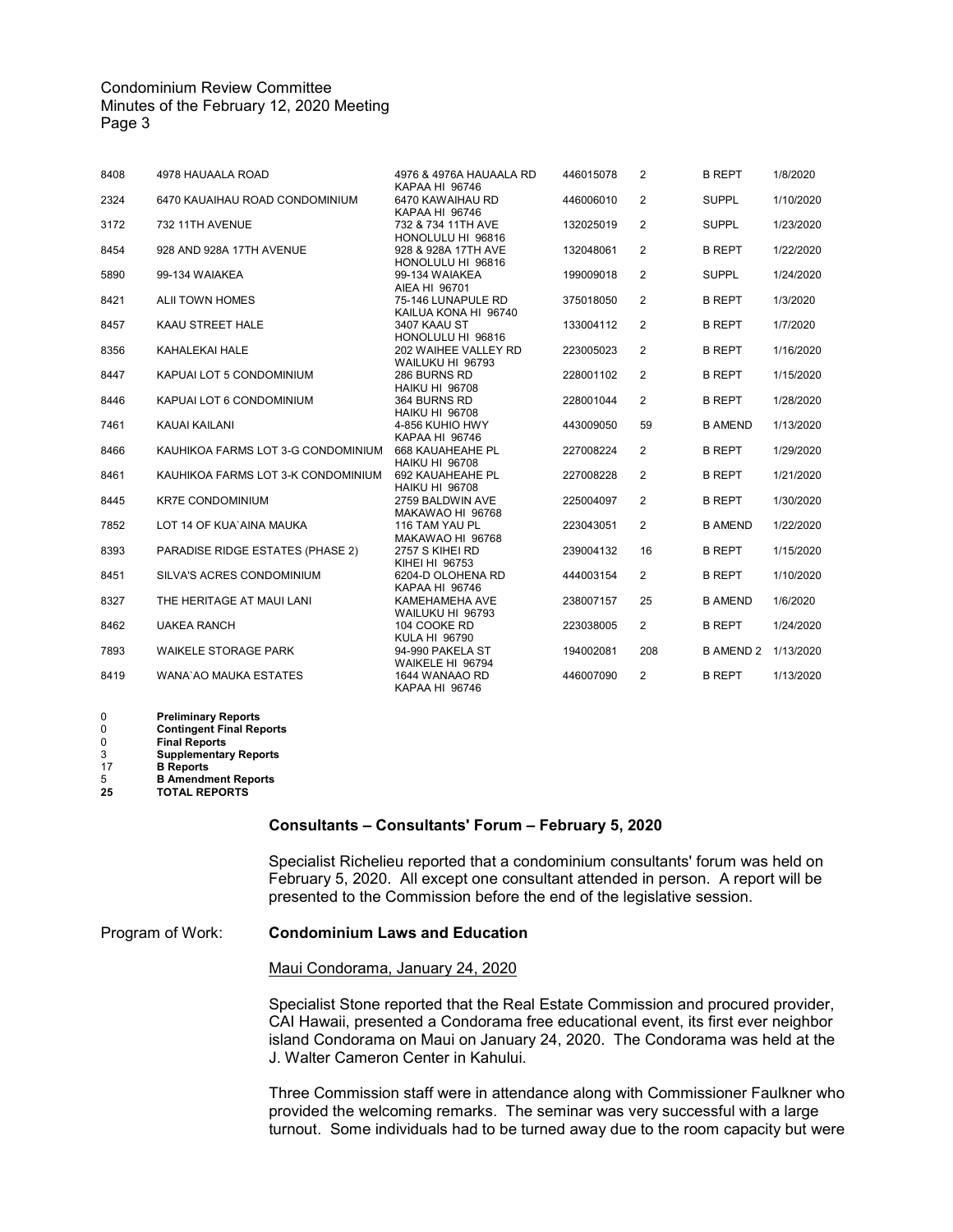> informed that the Condorama would be videoed and uploaded to the Commission's website at [www.hawai.gov/hirec.](http://www.hawai.gov/hirec) The big draw seemed to be "free" education.

Commissioner Faulkner also commented that he wrote an article on the Maui Condorama for the Maui News.

#### Building Industry Association Hawaii – January 24 – 26, 2020

Specialist Sides reported that the Commission shared a booth with the DCCA Director's office and the Public Utilities Commission during the BIA Big Home and Remodeling Show to provide consumer education. REB's condominium brochures were made available to attendees. It was a good event held over three days. Feedback received from staff manning the booth was that the REB should have staff physically manning the booth on both Saturday and Sunday. Specialist Sides commented that this was the first time the REB did not have a staff at the show on both days.

#### DCCA National Consumer Protection Week – March 4, 2020

REB staff will be participating in the department's Consumer Fair on March 4<sup>th</sup>, 2020, celebrating National Consumer Protection Week. The Consumer Fair will be held in the DCCA Courtyard.

#### Hawaii Buildings, Facilities & Property Management Expo - March 11 - 12, 2020

REB staff will be participating and manning a booth at the Hawaii Buildings, Facilities & Property Management Expo to provide condominium related consumer education.

# **Hawaii Condominium Bulletin**

The December 2019 issue of the Hawaii Condominium Bulletin has been posted to the Commission's website at [www.hawaii.gov/hirec.](http://www.hawaii.gov/hirec)

#### **Government and Legislative Participation & Report**

"FHA Issues New Condominium Approval Rule", U.S. Department of Housing and Urban Development, August 14, 2019; and "Welcome Home? New FHA Process Could Make Condos Available to More Buyers", CAI, October 16, 2019

Specialist Richelieu noted that she is providing the articles in response to a request by attendees of the January committee meetings held in Molokai.

## **Consumer Education**

"Condominium: Obtaining Documents from The Bureau of Conveyances"

A copy of the REB's most recent brochure entitled "Condominium: Obtaining Documents from the Bureau of Conveyances" was distributed for informational purposes. Commissioners had suggested including information on title transfer and timelines, but staff responded that the information should come directly from the Bureau and not the REB.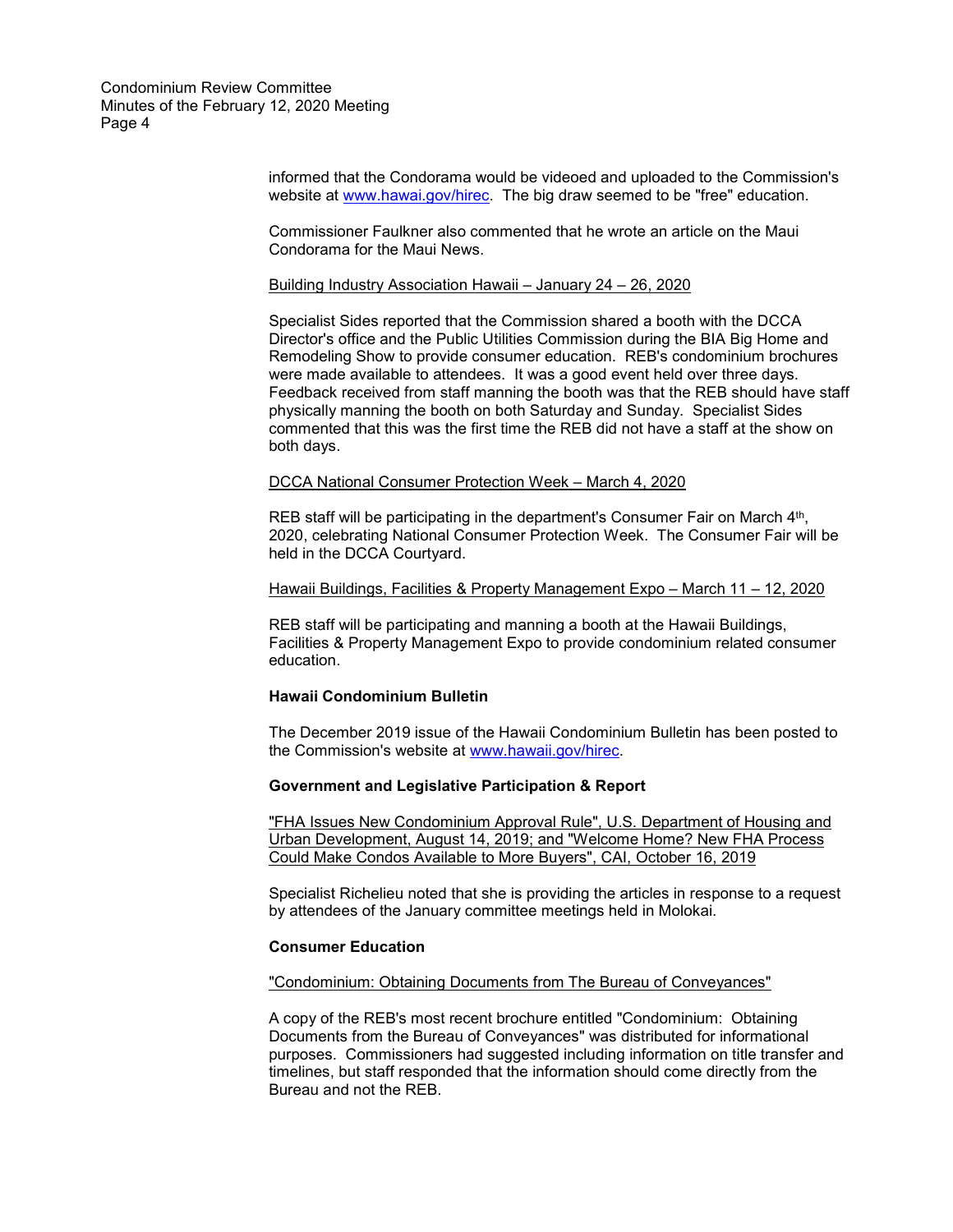#### Request for Proposal for Production of Educational Videos (RFP)

A request for preliminary approval to issue a request for proposals (RFP) for the production of educational videos on condominium related subjects was presented to the Committee.

The RFP would solicit proposals to produce 15 educational videos which would be made available on the Commission's website as an informational resource on condominiums and community living for consumers who are contemplating purchasing or have purchased a condominium unit, contemplating serving or serving on a condominium association board, real estate licensees who facilitate condominium sales, condominium managing agents, and resident or site managers of condominiums.

Commissioner Pang questioned if this request is a part of the big educational PR rollout.

Specialist Richelieu responded that it is a separate project.

Commissioner Klein questioned whether the RFP will be issued to the lowest bidder or will there be an evaluation of the product. She further questioned what the vetting of the RFP will entail.

Specialist Sides responded that the request will include submission of sample work product. The final selection and award will be subject to the Commission's approval.

Chair Lee questioned at what point will the topics be decided upon.

Specialist Sides responded that after the proposal has been received, the topic and content will then be decided upon.

Commissioners responded that the RFP should include a list of possible topics to include, but not limited to. This information will assist the vendor in providing a more accurate proposal.

Upon a motion by Commissioner Pang, seconded by Commissioner Klein, it was voted on and unanimously carried to issue a request for proposals for the production of educational videos as noted in staff's proposed scope of work and requirements. Staff to provide a list of possible topics to include, but not limited to, in the issuance of the RFP.

## **Condominium Specialist Office for the Day – Molokai, January 8, 2020**

The Committee acknowledged receipt of staff's report on the Specialists' Office for the Day held on Molokai on January 8, 2020, following the committee meetings.

## **Condominium Speakership Program**

Staff will present "Not Me! Not You? Then Who? Who's Responsible for What in Your Condominium Community" at the 2020 Hawaii Buildings, Facilities & Property Management Expo on March 12, 2020.

Commissioner Faulkner congratulated Specialists Stone and Richelieu for being recognized by CAI Hawaii for all their work with the education of the condominium community.